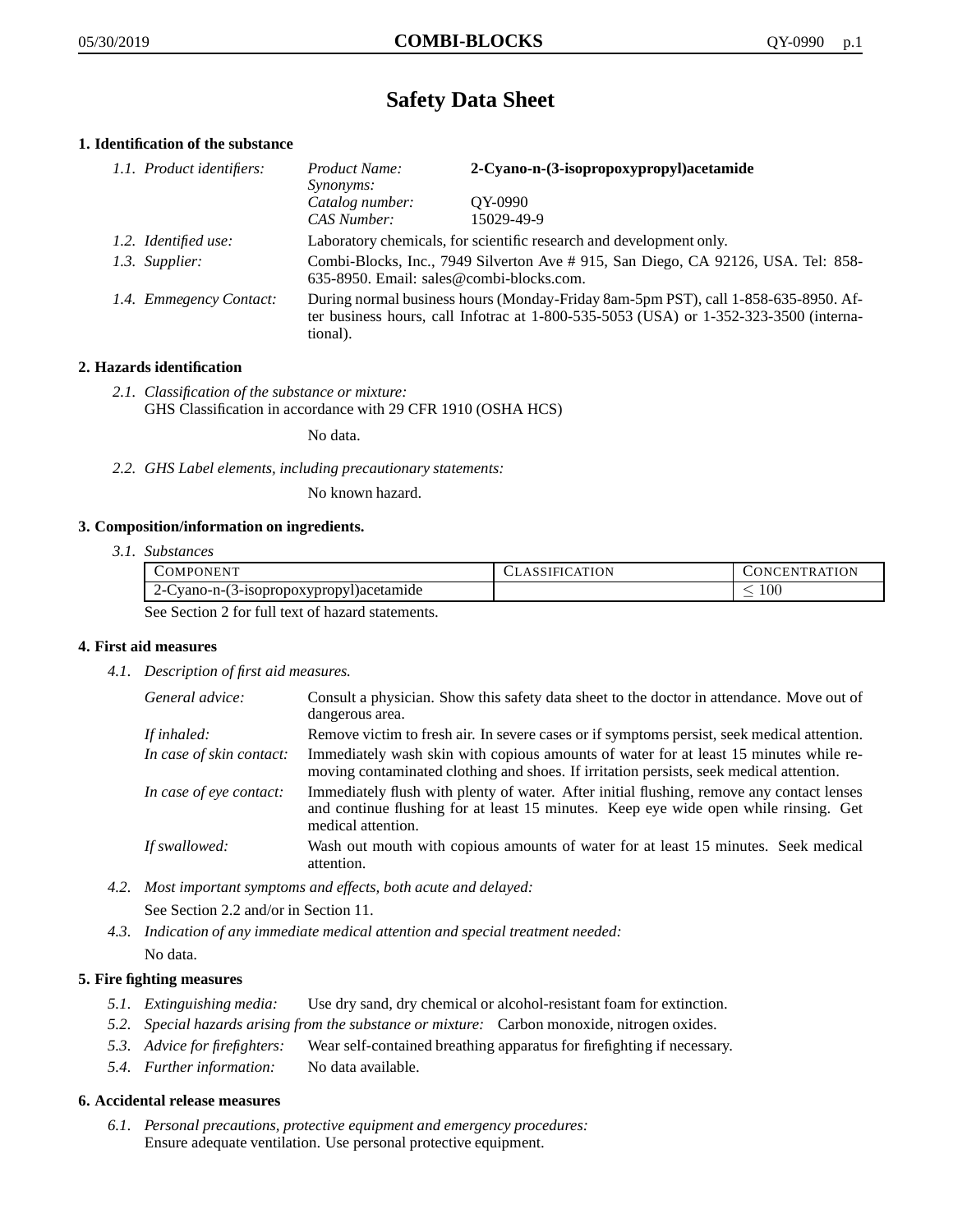- *6.2. Environmental precautions:* Should not be released into the environment. See Section 12 for additional ecological information.
- *6.3. Methods and materials for containment and cleaning up:* Sweep up or vacuum up spillage and collect in suitable container for disposal.
- *6.4. Reference to other sections:* Refer to protective measures listed in Sections 8 and 13.

# **7. Handling and storage**

- *7.1. Precautions for safe handling:* Avoid contact with skin and eyes. Avoid inhalation of vapour or mist. Keep away from sources of ignition - No smoking. Take measures to prevent the build up of electrostatic charge. For precautions see section 2.2.
- *7.2. Conditions for safe storage, including any incompatibilities:* Keep container tightly closed in a dry and well-ventilated place. Containers which are opened must be carefully resealed and kept upright to prevent leakage.
- *7.3. Specific end use(s):* Laboratory chemicals, for scientific research and development only.

# **8. Exposure Controls / Personal protection**

- *8.1. Control parameters:*
- *Components with workplace control parameters:* Contains no substances with occupational exposure limit values. *8.2. Exposure controls:*

*Appropriate engineering controls:* Ensure that eyewash stations and safety showers are close to the workstation location. Ensure adequate ventilation, especially in confined areas.

*Personal protective equipment:*

| Eye/face protection:    | Wear appropriate protective eyeglasses or chemical safety goggles as described by OSHA's<br>eye and face protection regulations in 29 CFR 1910.133 or European Standard EN166.                                                                                                                                         |
|-------------------------|------------------------------------------------------------------------------------------------------------------------------------------------------------------------------------------------------------------------------------------------------------------------------------------------------------------------|
| Skin protection:        | Handle with gloves. Gloves must be inspected prior to use. Use proper glove removal<br>technique (without touching glove's outer surface) to avoid skin contact with this product.<br>Dispose of contaminated gloves after use in accordance with applicable laws and good<br>laboratory practices. Wash and dry hands |
| <b>Body Protection:</b> | Complete suit protecting against chemicals, Flame retardant antistatic protective clothing.,<br>The type of protective equipment must be selected according to the concentration and<br>amount of the dangerous substance at the specific workplace.                                                                   |
| Respiratory protection: |                                                                                                                                                                                                                                                                                                                        |

Control of environmental exposure: Prevent further leakage or spillage if safe to do so. Do not let product enter drains.

## **9. Physical and chemical properties**

*9.1. Information on basic physical and chemical properties*

| (a)                          | Appearance:                                   | No data  |
|------------------------------|-----------------------------------------------|----------|
| (b)                          | Odour:                                        | No data  |
| (c)                          | Odour Threshold:                              | No data  |
| (d)                          | pH:                                           | No data  |
| (e)                          | Melting point/freezing point:                 | No date. |
| (f)                          | Initial boiling point and boiling range:      | No data  |
| (g)                          | Flash point:                                  | No data  |
| (h)                          | Evaporatoin rate:                             | No data  |
| (i)                          | Flammability (solid, gas):                    | No data  |
| (j)                          | Upper/lower flammability or explosive limits: | No data  |
| $\left( k\right)$            | Vapour pressure:                              | No data  |
| $\left( \frac{1}{2} \right)$ | Vapour density:                               | No data  |
| (m)                          | Relative density:                             | No data  |
| (n)                          | Water solubility:                             | No data  |
| $\circ$                      | Partition coefficient: n-octanol/water:       | No data  |
| (p)                          | Auto-ignition:                                | No data  |
| (q)                          | Decomposition temperature:                    | No data  |
| (r)                          | Viscosity:                                    | No data  |
| (s)                          | Explosive properties:                         | No data  |
| (t)                          | Oxidizing properties:                         | No data  |